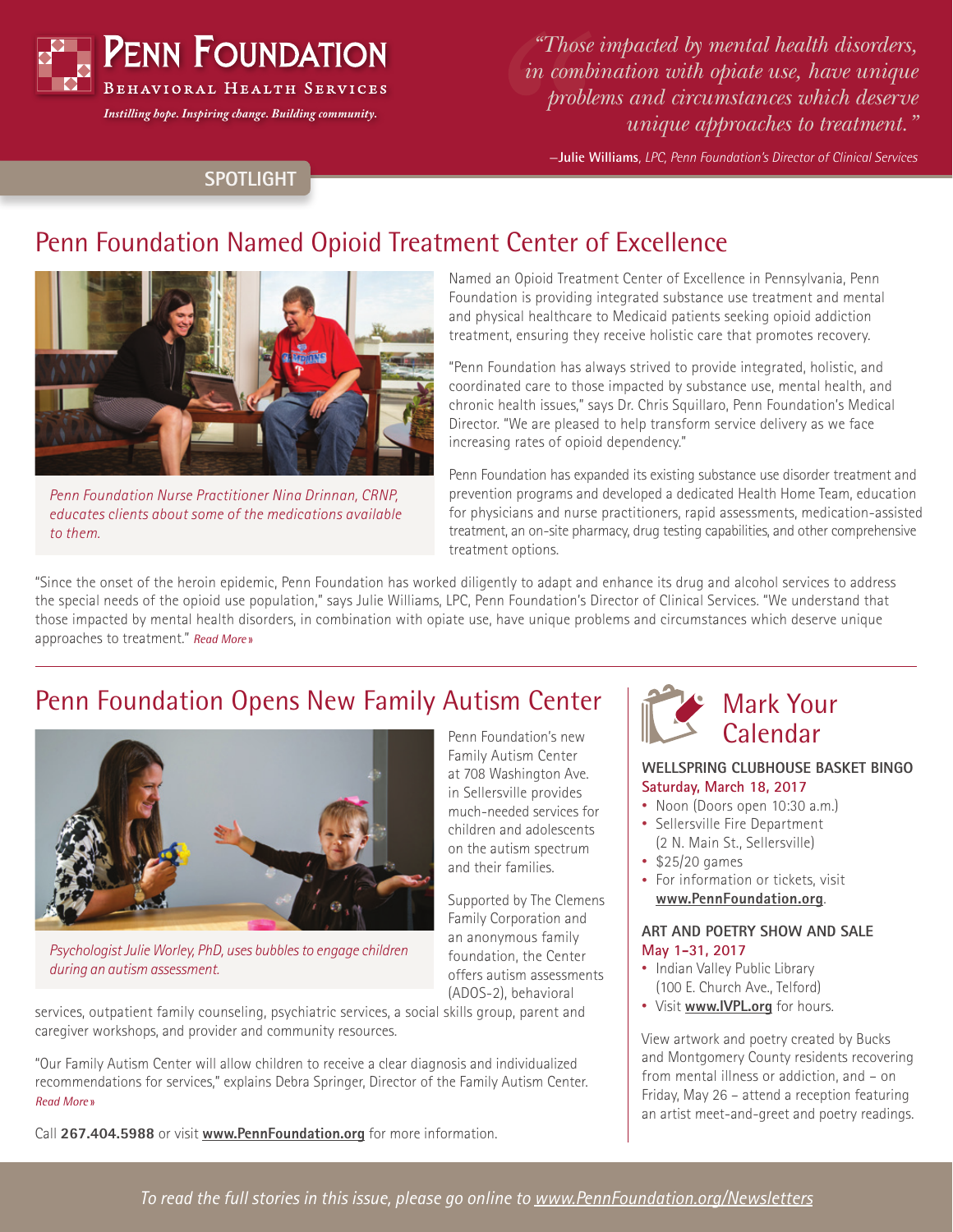#### **SPOTLIGHT**



*Margaret Zook (left), Chair of Penn Foundation's Board of Directors, presents the Adventures in Excellence Award to Bucks County Commissioner Diane Ellis-Marseglia, LCSW.*



*Dale Wentz (left), Chair of Penn Foundation's Autumn Event Committee, presents the Vernon H. Kratz, MD, Penn Foundation Service Award to Rev. Dr. Carl Yusavitz.*

## **Grants**

In October, Foundations Community Partnership awarded Penn Foundation a \$3,000 Youth Services Grant for Camp Mariposa®, a national addiction prevention and mentoring program.

In November, Penn Foundation received two grants: \$2,500 from the Wawa Foundation for Camp Mariposa and \$2,000 from La-Mel Gardens, a Bucks County foundation fund, for the Leadership Institute.

In December, we received a grant for the Family Autism Center from a family foundation that chooses to remain anonymous.

# Honors **Encourages** Audience Members to Embrace Their Authentic Selves During Sold-Out Autumn Event



*Group – Rev. Dr. Carl Yusavitz, Vernon H. Kratz, MD, Penn Foundation Service Award; Tom Leidy, Vice Chair, Penn Foundation Board of Directors; Margaret Zook, Chair, Penn Foundation Board of Directors; Glennon Doyle Melton; Wayne Mugrauer, Penn Foundation President & CEO; and Commissioner Diane Ellis-Marseglia, Adventures in Excellence Award.*

Penn Foundation's caring community came together last September for our 14th annual Autumn Event featuring New York Times best-selling author and blogger Glennon Doyle Melton. This special evening raised more than \$142,000 – including \$12,000 through the silent auction for Camp Mariposa® – to help us provide quality services to our community.

Melton shared her personal story of addiction and recovery with a crowd of 1,200 people, inspiring the audience with her hopeful and humorous perspective on healing.

During the Event, Penn Foundation honored Bucks County Commissioner Diane Ellis-Marseglia, LCSW, with the 13th annual Adventures in Excellence Award and Carl Yusavitz, D.Min., Penn Foundation's Director of Pastoral Services, with the third annual Vernon H. Kratz, MD, Penn Foundation Service Award. *[Read More](https://www.pennfoundation.org/news-and-events/newsletters/keynote-speaker-glennon-doyle-melton-encourages-audience-members-to-embrace-their-authentic-selves-during-sold-out-autumn-event.html)* »

For photos, visit our Facebook page at **[www.Facebook.com/PennFoundation.org](http://www.Facebook.com/PennFoundation.org)**.

# Surgeon General Releases First Ever Report on Addiction



In November, *The Surgeon General's Report on Alcohol, Drugs, and Health* was released. This report details the serious problem of substance use gripping our country and the need for integrated, evidence-based care and community-based prevention programs.

The Surgeon General's Report also addresses the fact that stigma significantly influences an individual's willingness to seek help and highlights the importance of community involvement, beliefs also shared by Penn Foundation. The Report states, "Changing the culture is an essential piece of lasting reforms." *[Read More](https://www.pennfoundation.org/news-and-events/newsletters/surgeon-general-releases-first-ever-report-on-addiction.html)* »

Click **[here](http://tinyurl.com/PFResponse)** to read Penn Foundation's response to the Report at. Click **[here](https://addiction.SurgeonGeneral.gov)** to read the entire Report.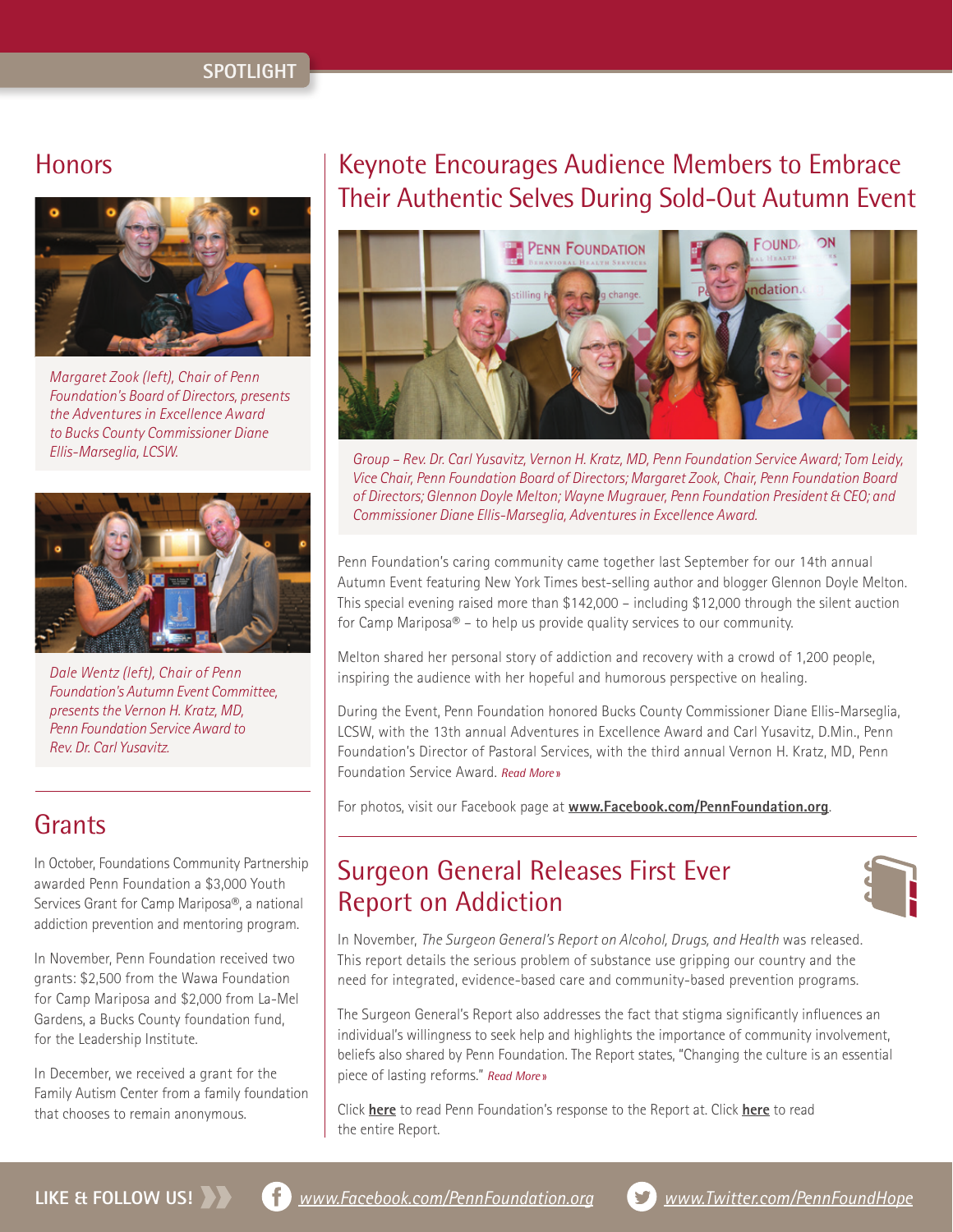# Fostering Tomorrow's Leaders



*The Leadership Class (pictured above) includes 12 members representing various departments and roles throughout Penn Foundation.*

In December, Penn Foundation graduated the inaugural class of our Leadership Institute. The institute's 12 members, representing various departments and roles throughout Penn Foundation, learned through group activities about their personal leadership strengths and styles while gaining experience in coaching, meeting redesign, and job shadowing. The seven-session program was held March through September 2016 and was led by Nancy Aronson, PhD, a faculty member of the Philadelphia College of Osteopathic Medicine. *[Read More](https://www.pennfoundation.org/news-and-events/newsletters/fostering-tomorrow-s-leaders.html)* »

# Staff News *[Read More](https://www.pennfoundation.org/news-and-events/newsletters/penn-foundation-adds-two-psychiatrists-to-staff.html)* »

Penn Foundation Adds Two Psychiatrists to Staff:



**Child Psychiatrist Fahad Ali, MD,** *provides psychiatric evaluations and medication checks for children and adolescents. He previously worked with the Philadelphia Prison System and Fairmount Behavioral Health System; earned his medical degree from Dow Medical College (Pakistan); and completed residencies at Einstein Medical Center, University of Maryland/Sheppard Pratt, and the University of Pennsylvania.*



**Adult Psychiatrist Olga Kissel, MD,** *provides psychiatric evaluations and medication checks for adults. She previously worked at Crozer-Chester Medical Center; earned her medical degree from Saint Petersburg State Pediatric Medical University (Russia); and completed residencies at City Children Hospital #4 (Russia) and Maimonides Medical Center.*

## Achievements *[Read More](https://www.pennfoundation.org/news-and-events/newsletters/staff-achievements.html)* »



### **Jill Valiant Horan, MS, Director of Penn Foundation's Wellspring Clubhouse, Receives Fountain House Executive Leadership Fellowship**

This Fellowship is offered to no more than four Clubhouse Directors worldwide each year. Horan will learn about integrating stateof-the-art management techniques with the ideals and approaches to social practice originated at New York City's Fountain House (the world's first clubhouse).



**Lisa Dembrosky, CPRP, Operations Coordinator at Penn Foundation's Wellspring Clubhouse, Named to Clubhouse International Faculty**

Dembrosky will now be a part of the accreditation process for clubhouses all over the world. She recently participated in her first accreditation for Harbor House, a clubhouse in Rhode Island.

"I hope that by visiting clubhouses around the world, I can bring back ideas that will make Wellspring Clubhouse even stronger," says Dembrosky.